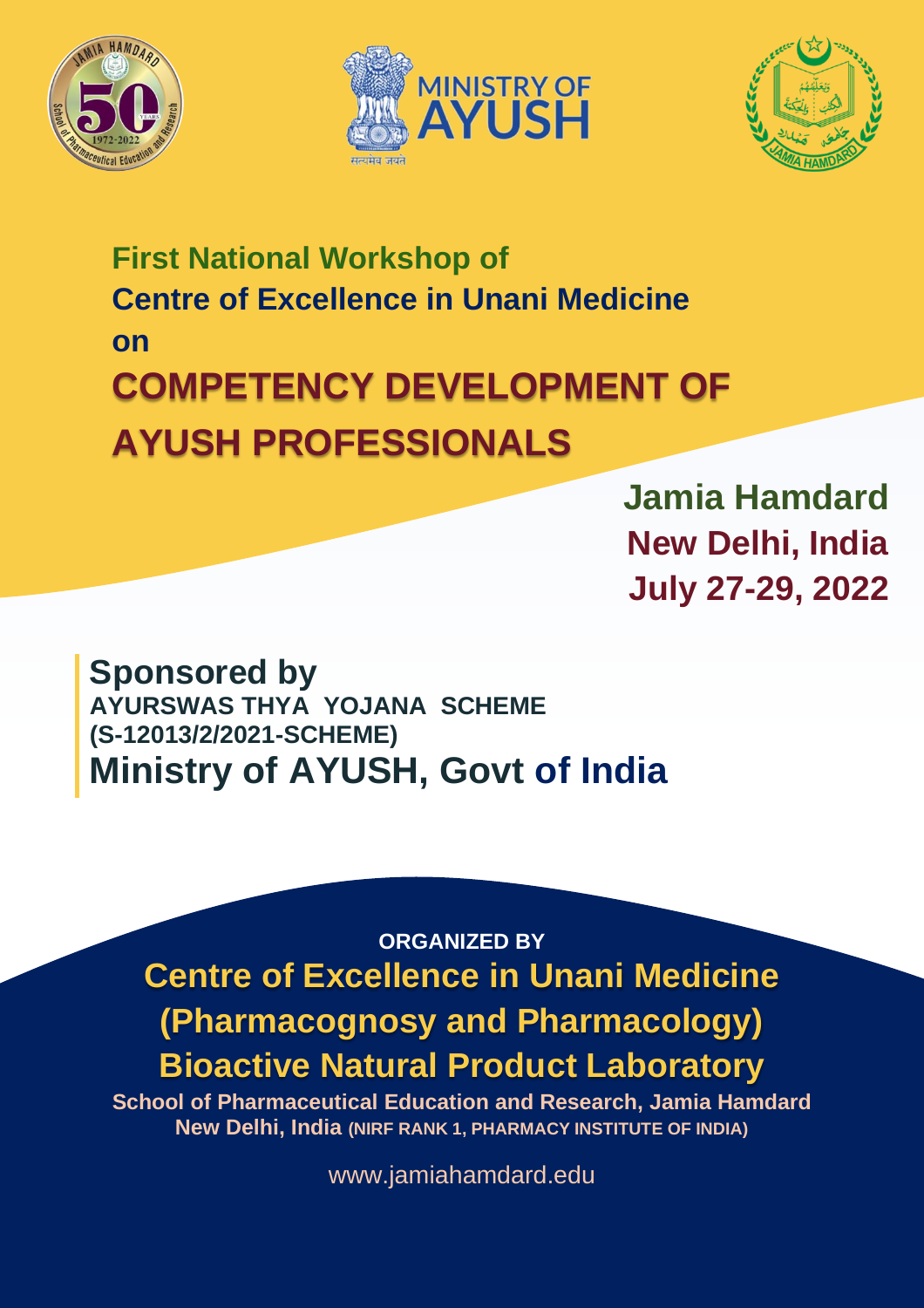# **First National Workshop of Centre of Excellence in Unani Medicine**

**on**

#### **COMPETENCY DEVELOPMENT OF AYUSH PROFESSIONALS**

July 27-29, 2022, Jamia Hamdard New Delhi, India

#### **ORGANIZING TEAM**

## **JANAB HAMMAD AHMAD SB**

Chief Patron, Chancellor, Jamia Hamdard

## **PROF. M AFSHAR ALAM**

Patron, Vice Chancellor, Jamia Hamdard

## **PROF SM ARIF ZAIDI** Dean SUMER, Organizing Chairman

#### **DR SAYEED AHMAD**

Organizing Secretary & Coordinator: CoE Unani Medicine

**DR HIFZUL KABIR, DR ANWAR HUSAIN, DR MOHD AHMED KHAN** Joint Organizing Secretaries

**DR AZHAR JABIN, DR SHAZIA JILANI & DR MD ANZAR ALAM Coordinators**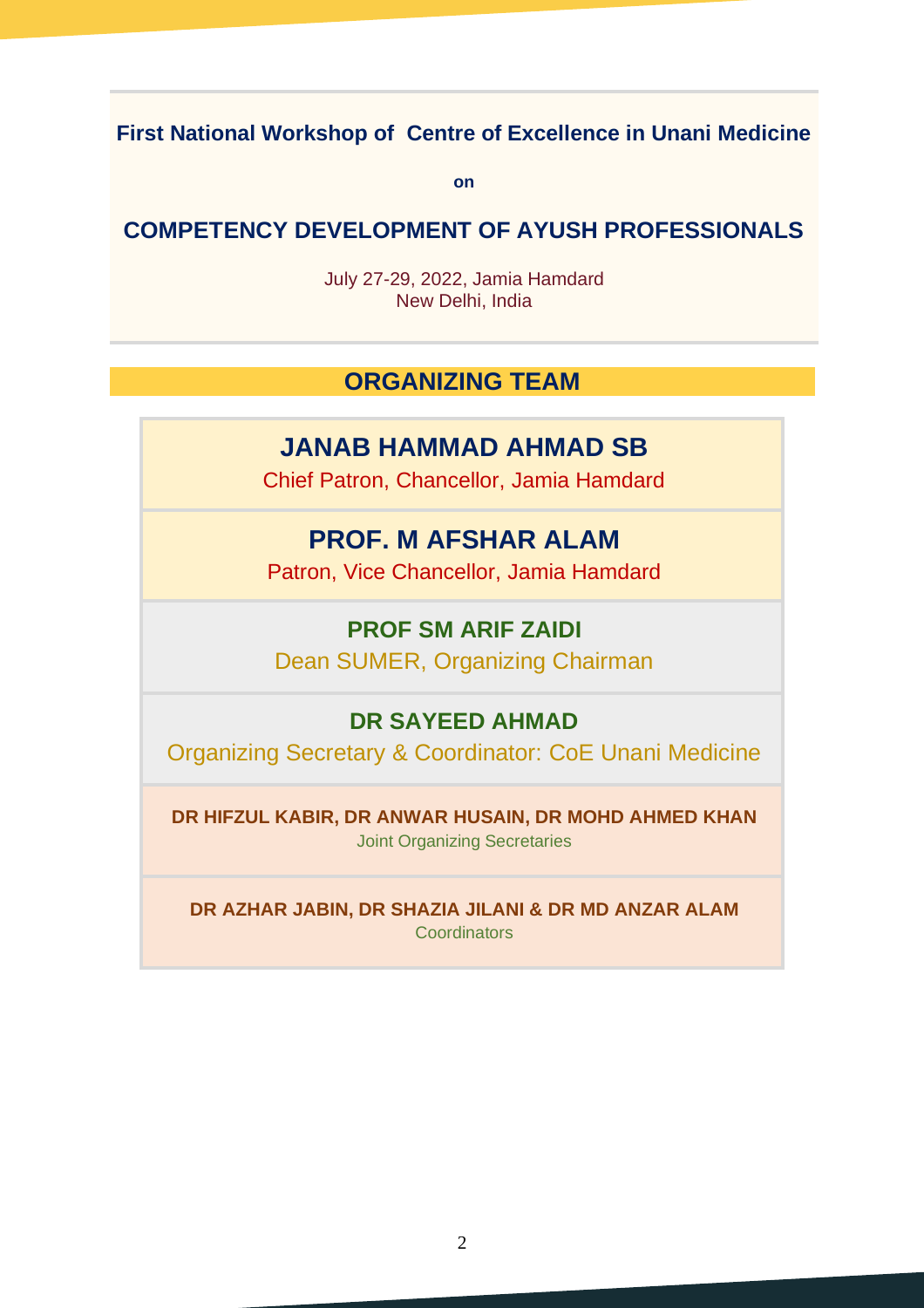### **ABOUT INSTITUTION AND CoE**

**Jamia Hamdard**, established in 1989, *"The Institute of Eminence"* as recommended by Govt of India, is an institution of higher education located in New Delhi, India. It is a governmentfunded Deemed to be University primarily known for its Pharmacy, Medicine and Engineering programs. Jamia Hamdard is ranked among top 20 Universities of India by the National Institutional Ranking Framework (NIRF), Govt of India and has been accredited in 'A' grade by the National Assessment and Accreditation Council (NAAC) of India. The University offers graduate and postgraduate programs in Medicine, Pharmacy, Unani Medicine, Nursing, Science, Computer Applications, Management, Allied Health Sciences, Law and other disciplines. Jamia Hamdard is pioneer in initiating the integrated research in the modern and traditional streams of science and has been recently recognized as the Centre of Excellence in Unani Medicine (Pharmacognosy & Pharmacology), by Ministry of AYUSH, Govt. of India. [For further details, please visit [www.jamiahamdard.edu\]](http://www.jamiahamdard.edu/)

**School of Pharmaceutical Education and Research (SPER)** *is one of the oldest and the most reputed Pharmacy Institutes of India and has been ranked #1 amongst the Pharmacy Schools of the country (NIRF 2017, 2019, 2020 and 2021, Ministry of Education, Govt. of India)*. Currently, the school offers post-graduate and PhD programs in all major disciplines of pharmaceutical sciences in addition to diploma and undergraduate courses in Pharmacy. The SPER has instituted advanced infrastructural facilities including a well-equipped instrumentation centre having TEM, NMR, LC-MS/MS, GCMS, ICP-MS, HPLC, HPTLC, SFE etc, and other state-of-the-art laboratories such as *Centre of Excellence in Unani Medicine (Pharmacognosy & Pharmacology), Bioactive Natural Products Laboratory* and *Nanomedicine Laboratory,* among others. All the four departments of SPER are DST-FIST sponsored and are actively involved in research as evident from their publications in reputed journals.

**Centre of Excellence in Unani Medicine, Bioactive Natural Products Laboratory (BNPL)** is a well-equipped state-of-the-art laboratory under Department of Pharmacognosy and Phytochemistry (DST FIST and UGC SAP-II sponsored department) involved in research on metabolomics, quality control, monograph development, hyphenated chromatography, TLC bioautography, pharmacokinetics and stability studies of herbal drugs and formulations. Recently, it has been granted Rs 10.0 crore for development of Centre of Excellence in Unani Medicine (Pharmacognosy and Pharmacology) from Ministry of AYUSH, Govt of India to carryout advanced research on Unani Medicine in collaboration with School of Unani Medicine Education and Research (SUMER), Jamia Hamdard. It has research collaborations with Industries (*Hamdard, Dabur, Aimil,* etc) and educational institutions in India and abroad (*NCNPR, University of Missisipi, USA; University of Khartoum, Sudan;* etc)*.* [For further details, please visit [www.bnpl.org.in\]](http://www.bnpl.org.in/)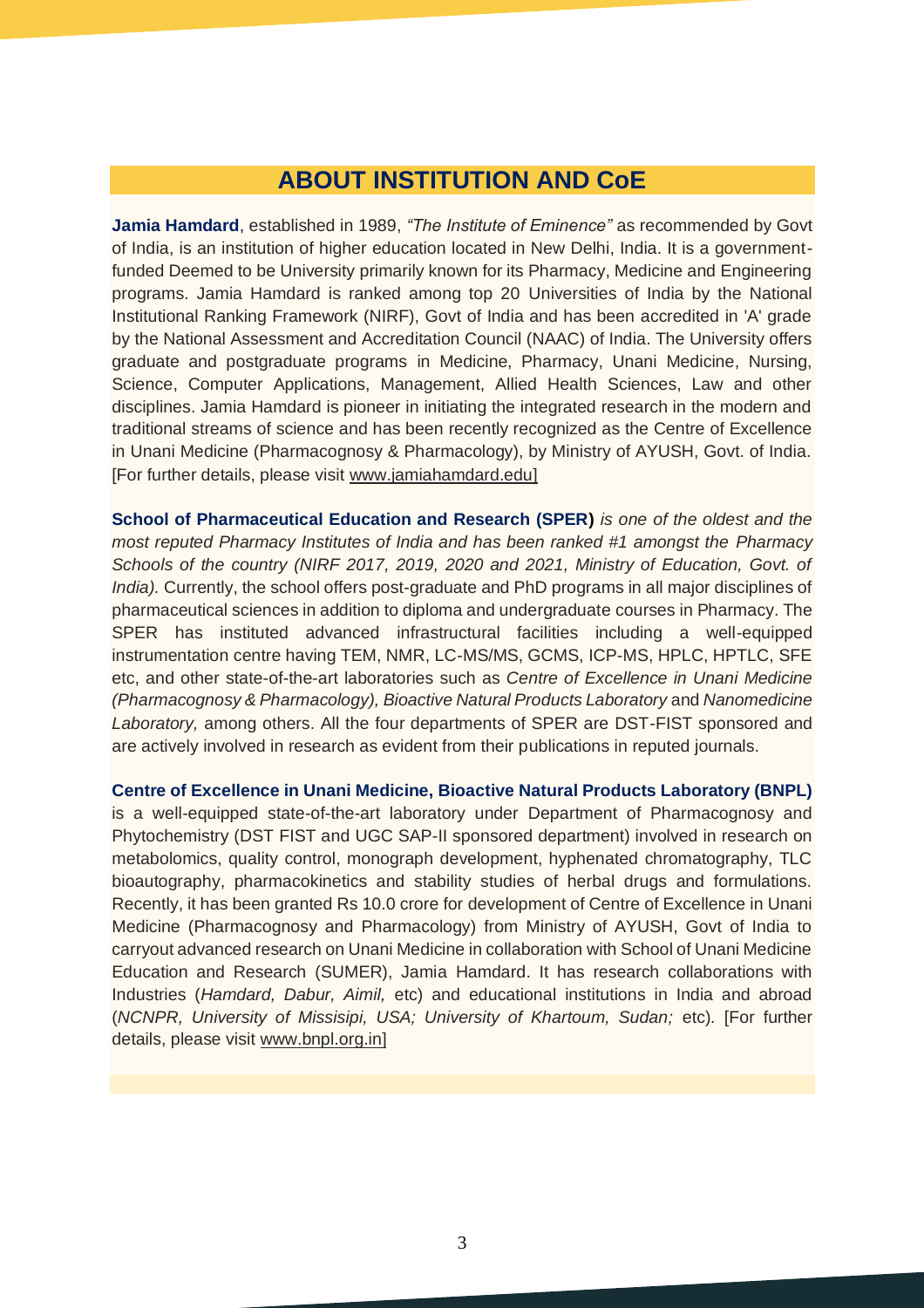# **ABOUT WORKSHOP**

#### **WORKSHOP WITH HANDS ON TRAINING**

The Centre of Excellence in Unani Medicine (Pharmacognosy and Phytochemistry) has been developed by Ministry of Ayush with the objectives, to carry out training and competency development of Unani/AYUSH professionals in the area of advanced research and innovation in the field of Unani medicine. Hence, CoE has developed systematic strategies to deliver the skill based scientific knowledge as well as training of high end equipment's/ techniques to Ayush professionals in phased manner.

The current workshop is consisting of skills for manuscript writing, project writing, clinical protocol designing, IPR issues and also about hijama therapy. In this high level professionals/ researchers/ teachers will deliver their lecture to get acquainted about topic followed by discussion and practical / hands on training for Unani / Ayush professionals (young researchers/ young faculty and research scholars).

#### **NUMBER OF SEATS AND REGISTRATION**

*Limited number of seats (Total 60) are available for registration through online portal available on CoE website:<http://www.bnpl.org.in/coeum.php> (workshop fee is refundable upon successful completion of workshop). Out of 60 seats 30 are reserved for Internal whereas 30 for outside participants.*

#### **BOARDING LODGING AND TRAVEL EXPENSES TO TRAINEES**

*In addition to boarding and lodging facility at the host institute, outside trainees will be provided, actual fare or up to the rail fare of AC 2 tier class, whichever is less, wherever applicable for registered participants. Due to, availability of limited seats rule of first come first serve will be followed for selection of trainees in workshop and for providing boarding/ lodging/ registration waiver.*

#### **FOR REGISTRATION VISIT** <http://www.bnpl.org.in/coeum.php>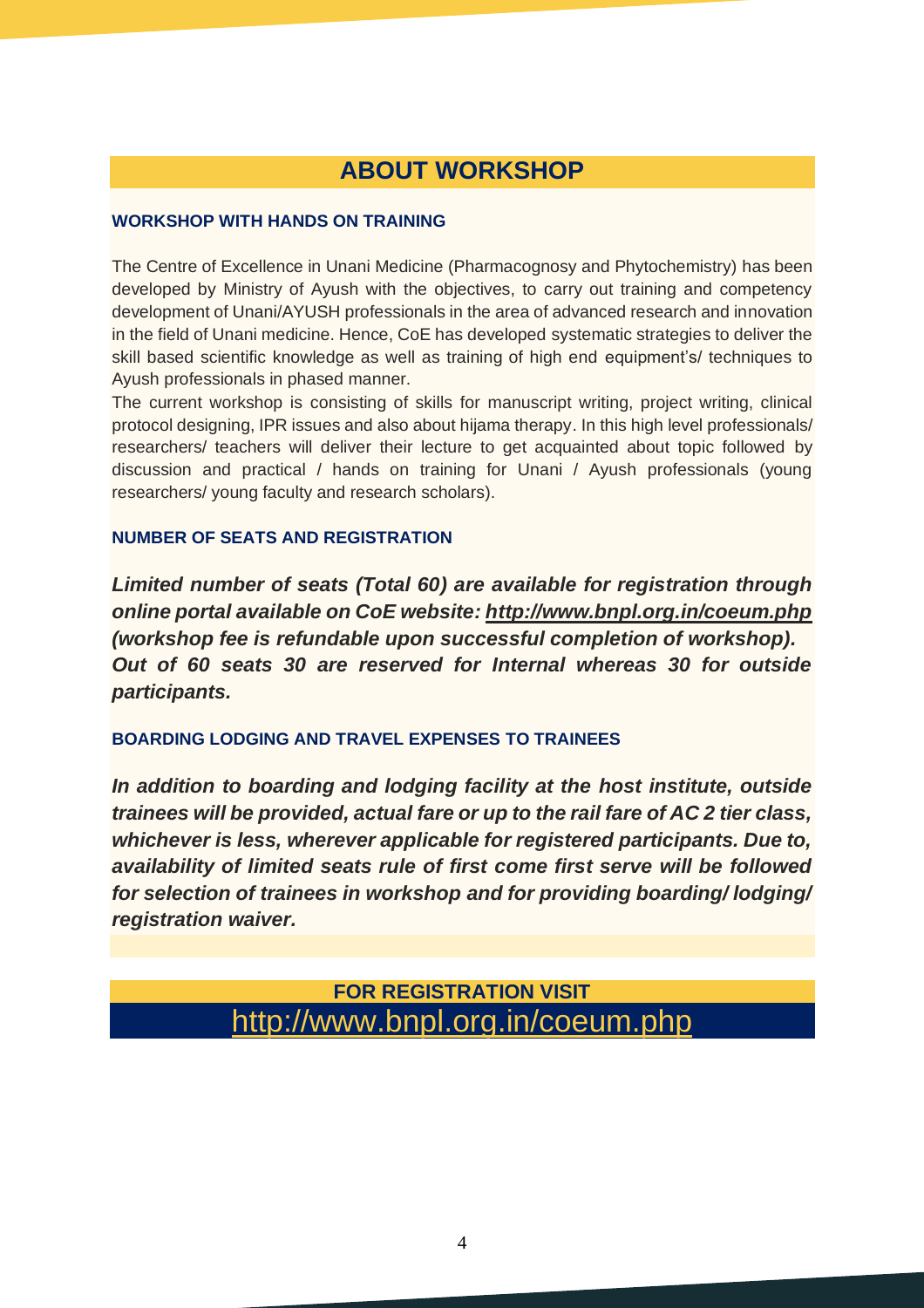| <b>PROGRAM SCHEDULE</b>                                 |                                                               |                                                                |
|---------------------------------------------------------|---------------------------------------------------------------|----------------------------------------------------------------|
| <b>3 Days Competency Development workshop for AYUSH</b> |                                                               |                                                                |
| <b>Professionals</b>                                    |                                                               |                                                                |
| 27th to 29th July, 2022                                 |                                                               |                                                                |
| <b>Stream 1</b>                                         | <b>Project and manuscript writing for AYUSH Professionals</b> |                                                                |
| <b>Stream 2</b>                                         | <b>Clinical Study Design, Protocol Writing and Regulatory</b> |                                                                |
|                                                         | <b>Process for AYUSH Medicine</b>                             |                                                                |
| <b>Stream 3</b>                                         | <b>Patent and IPR issues of AYUSH Medicines</b>               |                                                                |
| <b>Stream 4</b>                                         | Therapeutic applications of Cupping / Hijama therapy          |                                                                |
|                                                         | DAY 1 (27th July, 2022)                                       |                                                                |
| <b>Registration</b>                                     |                                                               | 09:00-10:00 AM                                                 |
| <b>Inauguration</b>                                     |                                                               | 10:00-11:30 AM<br>HIGH TEA 11:30 - 11:45 AM                    |
| Workshop DAY 1 - STREAM 1 (11:15 AM - 05:00 PM)         |                                                               |                                                                |
| 11:45 - 12:30 PM                                        |                                                               | <b>Manuscript writing for AYUSH Professionals</b>              |
| 12:30 - 01:30 PM                                        | Expert 1 & 2                                                  | <b>Q&amp;A Session / Hands on Training</b>                     |
|                                                         | <b>Lunch Break 01:30 - 02:00 PM</b>                           |                                                                |
| 02:00 - 02:45 PM                                        |                                                               | <b>Project writing for AYUSH Professionals</b>                 |
| 02:45 - 03:45 PM                                        | Expert 3 & 4                                                  | <b>Q&amp;A Session / Hands on Training</b>                     |
|                                                         | Tea Break 3:45 - 04:00 PM                                     |                                                                |
| 04:00 - 05:00 PM                                        | Visit to Center of Excellence in Unani Medicine, Bioactive    |                                                                |
|                                                         | Natural Product Laboratory, Jamia Hamdard                     |                                                                |
| Workshop DAY 2 - STREAM 2 & 3 (10:00 AM - 05:00 PM)     |                                                               |                                                                |
| 10:00 - 11:00 AM                                        |                                                               | <b>Expert 5</b> Designing a Clinical Study                     |
| 11:00 - 12:00 PM                                        | <b>Expert 6</b>                                               | <b>Clinical Protocol Writing</b>                               |
|                                                         | 12:00 - 01:00 PM Hands on Training / Group Exercise           |                                                                |
| Lunch Break 01:00 - 02:00 PM                            |                                                               |                                                                |
| $02:00 - 03:00$ AM                                      | <b>Expert 7</b>                                               | <b>Regulatory Process for AYUSH Medicine</b>                   |
| 03:00 - 04:00 PM                                        | <b>Expert 8</b>                                               | <b>Patent and IPR issues of AYUSH Medicines</b>                |
| 04:00 - 04:30 PM                                        | <b>Panel Discussion / Q&amp;A Session</b>                     |                                                                |
| High Tea 04:30 PM                                       |                                                               |                                                                |
| Workshop DAY 3 - STREAM 4 (10:00 AM- 03:00 PM)          |                                                               |                                                                |
| 10:00 - 11:00 AM                                        | <b>Expert 9</b>                                               | <b>Therapeutic applications of Cupping / Hijama</b><br>therapy |
| 11:00 - 12:30 PM                                        | <b>Expert 10</b>                                              | <b>Clinical Demonstration / Hands on Training</b>              |
| 12:00 - 01:00 PM                                        | <b>Hands on Training / Group Exercise</b>                     |                                                                |
| <b>Lunch Break 01:00 - 02:00 PM</b>                     |                                                               |                                                                |
| VALEDICTORY SESSION (02:15-03:00 PM)                    |                                                               |                                                                |